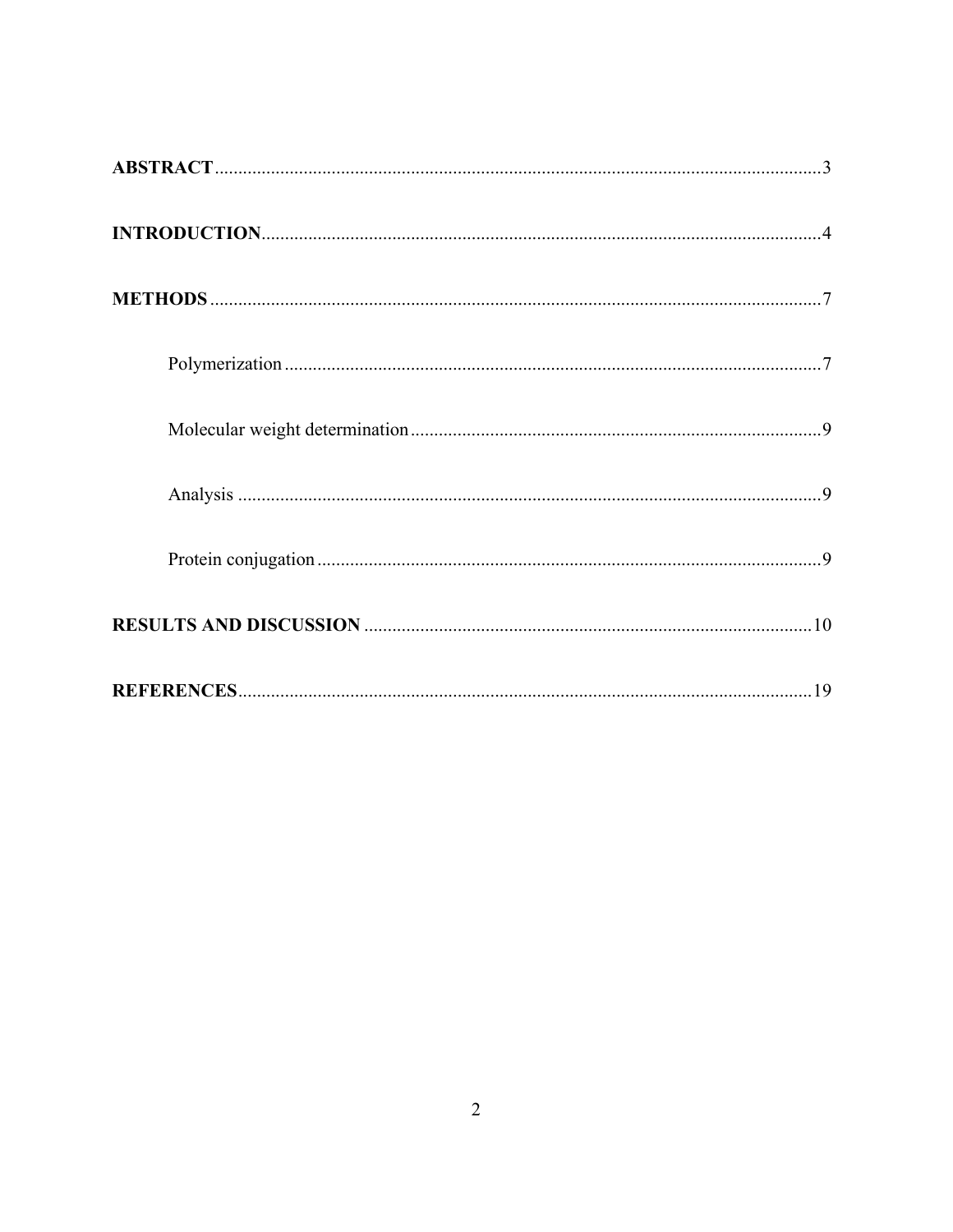## <span id="page-2-0"></span>**ABSTRACT**

Protein therapy is reviewed including its main challenges and solutions being studied with an emphasis on polymer-protein conjugates. Semitelechelic<sup>1</sup> [N](#page-2-1)-(2-hydroxypropyl) methacrylamide [STp(HPMA)] polymers ending in carboxyl groups were synthesized by a free radical polymerization using the chain transfer agent 3-mercaptopropionic acid and the initiator N,N'-azobisisobutylonitrile. The molecular weights of the polymers were low  $(\leq 8000 \text{ Da})$  and the polydispersity was very small  $(≤ 1.2)$ . Esterification of the carboxyl groups with *p*-nitrophenol (ONp) was successful as determined by UV/Vis spectroscopy. The number of carboxyl groups found by esterification was compared to the number found by titration of the polymer with NaOH. Purification problems and incongruencies between the spectroscopy and titration data did not allow conclusive determination of the amount of carboxyl groups per chain. Conjugation of the esterified polymer to the amino groups of chymotrypsin was unsuccessful as determined by SEC. It was possible that hydrolysis of theONp groups was faster than aminolysis. This was supported by the conjugation with tyrosinamide. Only 9% of the ONp groups were conjugated to tyrosinamide under aqueous conditions whereas 27% of the ONp groups were conjugated to tyrosinamide under non-aqueous conditions.

<span id="page-2-1"></span> $\overline{1}$  $\frac{1}{2}$  a semitelechelic polymer contains only one functional group at the chain's end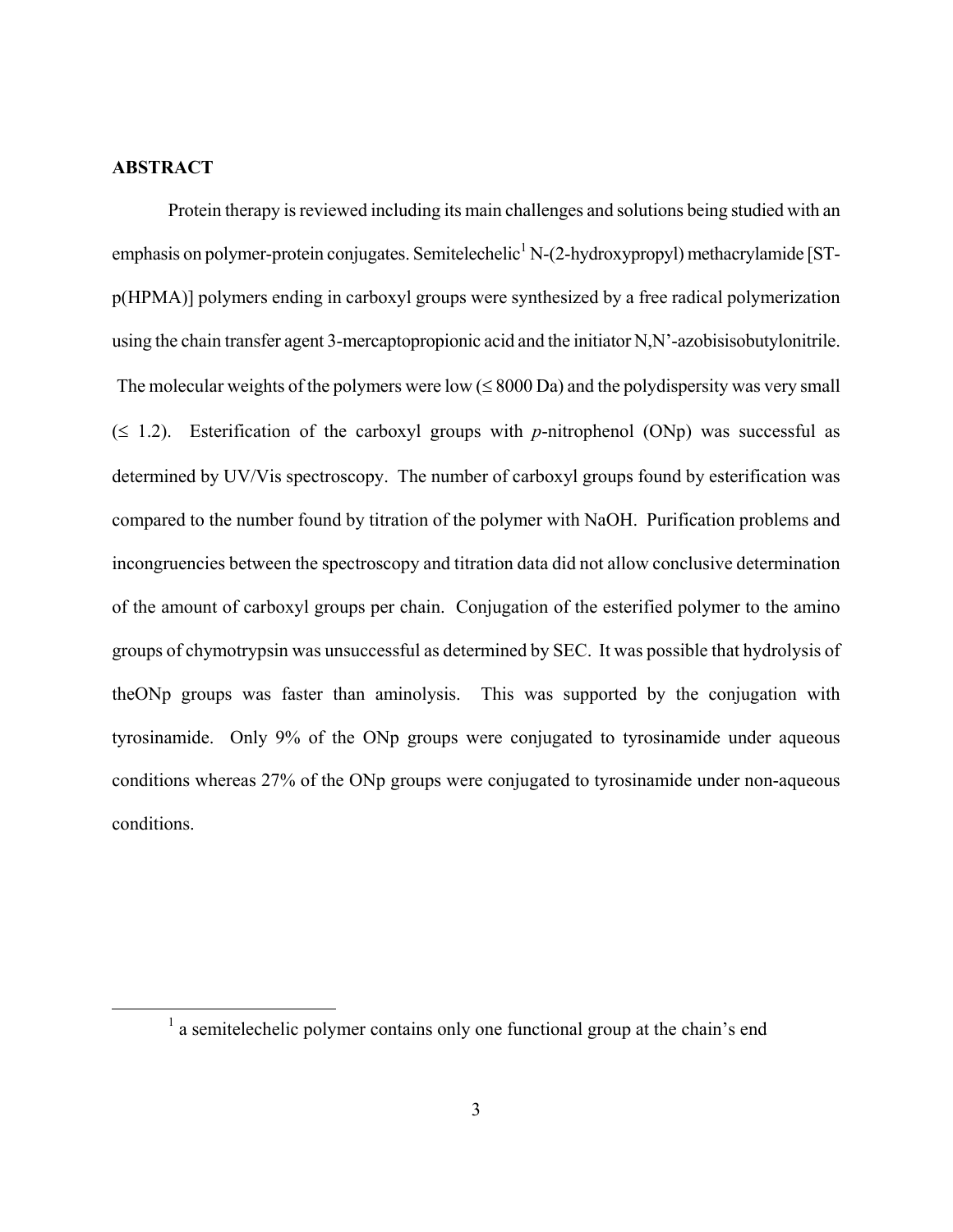#### <span id="page-3-0"></span>**INTRODUCTION**

My second rotation under the Higuchi Fellowship was in the labs of Professor Kopecek. The project entailed the free-radical polymerization of HPMA to vield semitelechelic<sup>\*\*</sup>N-(2hydroxypropyl)methacrylamide [ST-p(HPMA)] polymer chains ending in a carboxyl group and their attachment to chymotrypsin. This report will briefly review polymer modification of proteins, present the experimental methods, and review and discuss the results.

Peptides, enzymes, hormones, and other proteins have an enormous therapeutic potential as thrombolytics, immunomodulators, growth factors, chemotherapeutics, and cardiovascular drugs. Protein therapy also has several problems inhibiting the actualization of their great potential. $1-3$ 

An immune response to foreign proteins is one of the greatest challenges to overcome. Initially, the proteins used were not of human origin. Repeated use lead to an immunogenic response (formation of antibodies) and an antigenic response (reaction to specific antibodies). The development of large scale production of human-derived proteins and recombinant DNA technology has significantly reduced the immunogenicity and antigenicity of the proteins. Despite this, the proteins are still recognized as foreign to the body and are rapidly cleared by the reticuloendothelial system, kidney, spleen, or liver. The rate of clearance depends on the ionic charge, the size of the molecule and the presence of cellular receptors.<sup>1-3</sup>

Besides being cleared from the body, proteins can also be metabolized by peptidases resulting in their biological activity being rapidly lost. They are generally not stable for extended times and many have poor solubility in aqueous systems.<sup>1-3</sup>

<span id="page-3-1"></span><sup>\*\*</sup> a semitelechelic polymer contains only one functional group at the chain's end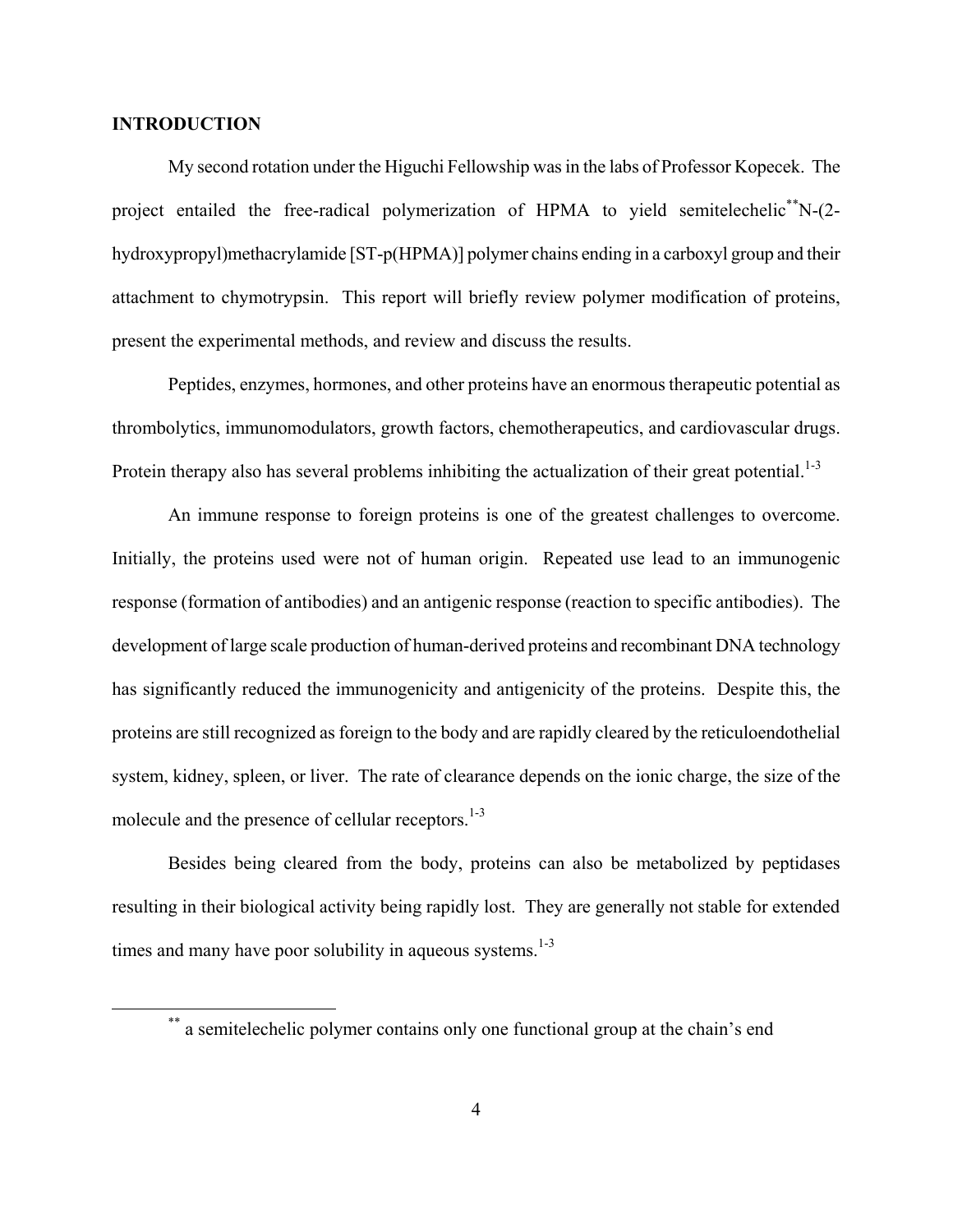Possible solutions to these problems include sustained release technologies such as liposomes and microspheres, and chemical modification of the protein's surface. Liposomes and microspheres have immune and clearance problems similar to those of proteins.<sup>1-3</sup> Modification technology can be applied to both the protein and to their carriers mentioned in this report. Surface modification shows great promise and was the goal of this work.

Surface modification can greatly change the recognition of foreign entities. Many surface modifications have been explored including, succinylation, acylation, guanidation, and deamination. Polymer conjugation of proteins has also been explored. Polymers used as conjugates include dextran, albumin, DL-poly (amino acids), polyvinylpyrrolidone, poly (ethylene glycol) [PEG], styrene-maleic anhydride copolymers, divinylether-maleic acid copolymers, and poly-N-(2 hydroxypropyl)- methacrylamide [p-HPMA]. The main goals of polymer conjugation are a stable linkage, increased half-life, low immunogenicity, high biological activity, and high water solubility. $1-3$ 

PEG is one of the most extensively used polymer conjugates due to a combination of several factors. PEG is an uncharged, hydrophilic, linear polymer, available in a range of molecular weights. Its uncharged properties allow PEG large flexibility in bonding to substrates. PEG is nonimmunogenic and has little toxicity when given orally or parentally. PEG also has FDA approval for use in drugs, foods, and cosmetics.

The main reason for PEG's use is its success. PEG modification has resulted in increased circulating life, decreased immunogenicity and/or antigenicity, increased resistance to proteolysis, and enhanced solubility and stability. Several properties of PEG could account for the effects including PEG's low interfacial free energy with water, unique solution properties, molecular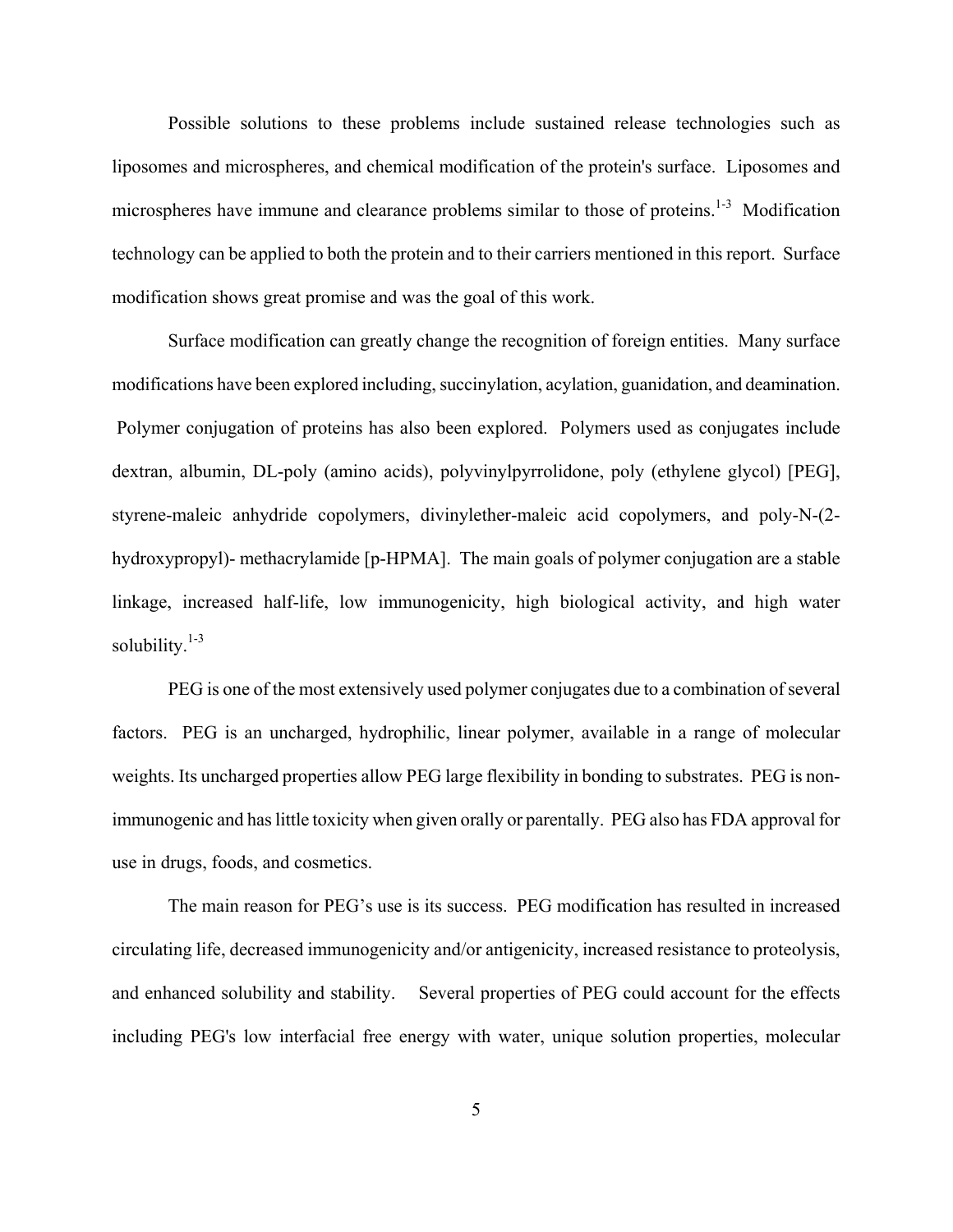conformation in aqueous solutions, hydrophilicity, high surface mobility, and steric stabilization effects. Size exclusion chromatography (SEC) shows PEG to have a larger hydrated radius than p-HPMA polymers of the same molecular weight. It is thought that the hydrated polymer strands provide a mobile surface which sterically hinders receptors and enzymes from approaching the protein, thereby reducing recognition and degradation. The increase in molecular weight would also reduce clearance by glomerular filtration in the kidney.<sup>1-5</sup>

Although PEG has yielded much success, other polymers have the potential as good protein conjugates. P-HPMA is a good candidate and was used in this work. Like PEG, p-HPMA is an uncharged, hydrophilic, linear polymer. SEC indicates that poly-HMPA chains form smaller, more tightly bound conformations than PEG in water; this suggests that larger p-HPMA chains would be needed to match PEG's effect.

The activity of conjugated proteins varies from being more active to inactive, but is generally lower than that of the native proteins. It is thought that the greatly increased circulation life more than makes up for decreases in activity; regardless, greater activity is wanted. It has been found that the activity of PEG-enzyme conjugates was dependent on the method and extent of conjugation.<sup>6</sup> Polymers with multiple functional groups can cause "cross-linking" connections between proteins and decrease the effectiveness of the polymer "shield." Harsh coupling conditions can also lead to decreased activity.

A single point attachment of polymers under gentle reaction conditions has become an important objective for protein conjugation. This would eliminate the possibility of crosslinking and most likely results in a more extended polymer conformation providing better shielding. Kamei and Kopecek recently reported the synthesis of ST-p(HPMA) chains ending in a single amino groups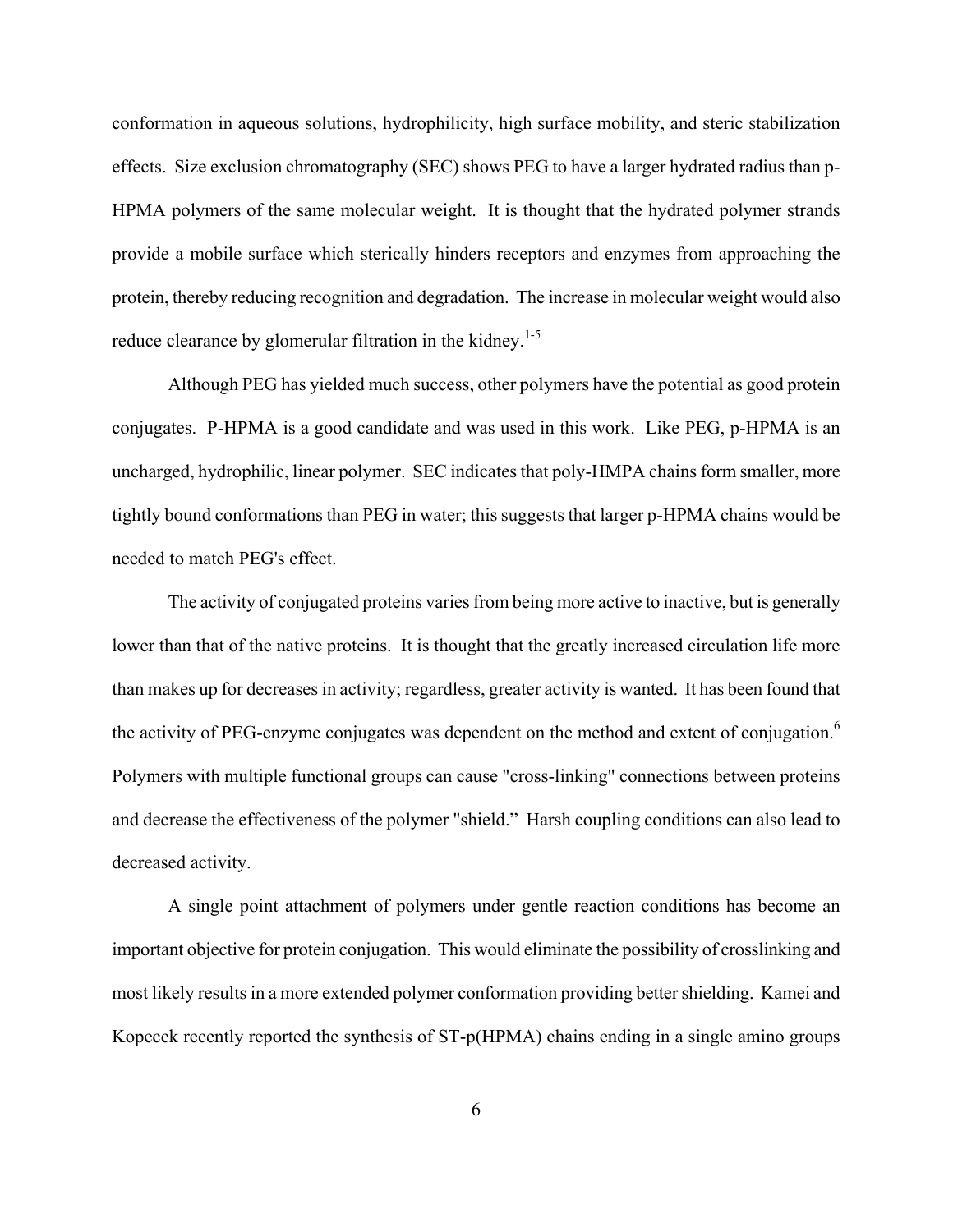<span id="page-6-0"></span>which they coupled to polymer nanospheres.<sup>7</sup> This work was concerned with the synthesis of STp(HPMA) chains ending in a carboxyl group. The carboxyl group was to be activated by esterification and the polymer conjugated to chymotrypsin's amine groups.

Free radical polymerization of a semitelechelic polymer is difficult and purification of a telechelic\*[\\*\\*/](#page-6-1)semitelechelic mixture is even more challenging. Takei et. al. reported obtaining semitelechelic chains ending in carboxyl groups using the chain transfer agent 3-mercaptopropionic acid (MPA).<sup>8</sup> Synthesis of ST-p(HPMA) was accomplished by free radical polymerization of the monomer HPMA with the chain transfer agent MPA. A possible mechanism is seen in Figure 1. The reactions begin with the initiator, N,N'-azobisisobutylonitrile (AIBN), breaking into two radicals. A chain terminal semitelechelic polymer can be obtained if the chain transfer of the radical occurs next. Propagation allows the polymer to grow until chain transfer or another form of termination occurs.

## **METHODS**

#### Polymerization

<span id="page-6-1"></span>The ST-p(HMPA) polymer was made by a chain transfer free radical reaction as described above. Two polymerization techniques were used. The first was a precipitation polymerization in acetone for polymer 1. This was compa3Tj, 5se8uzatioel ,.5se8uzatioel effor polym erization in the polym erization is made that  $p$  is made the material of  $p$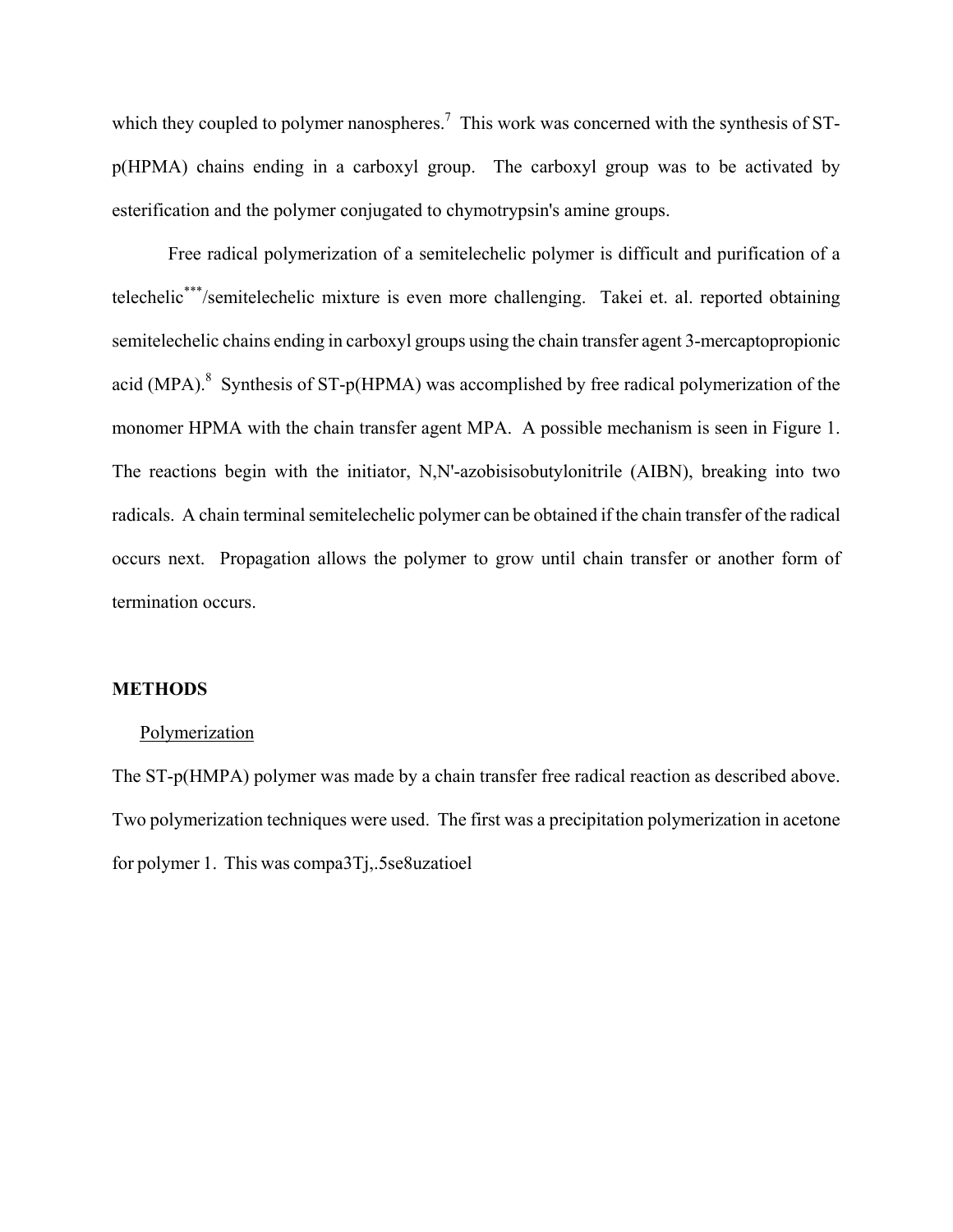**Figure 1.** An ideal reaction mechanism to produce ST-p(HPMA).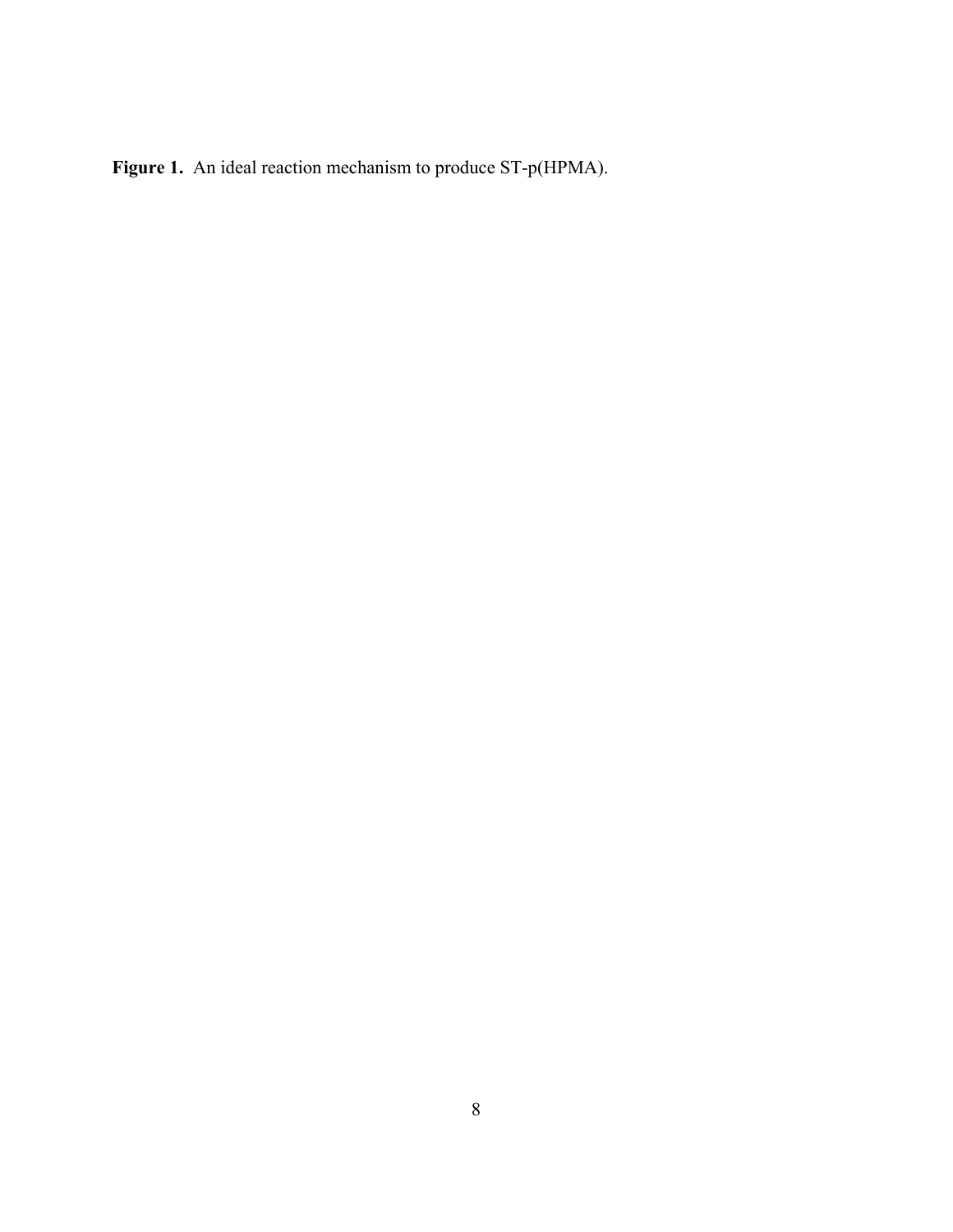#### <span id="page-8-0"></span>Molecular weight determination

The molecular weight was estimated by SEC. A Superose 12 column was calibrated with p-(HPMA) fractions characterized by laser light scattering. Detection of the eluting sample was performed using a refractive index detector and UV detector set at 254 nm.

### Analysis

The carboxyl group was "activated" by polymeranalogous esterification with *p*-nitrophenol. The ST-p(HPMA) was reacted with *p*-nitrophenol and dicyclohexylcarbodiimide at -10°C for 3 hours and stored overnight at 4°C. Qualitative determination of esterification was done by UV/Vis spectrophotometry. The polymer was first dissolved in dilute HCl and the absorbance of bound ONp was measured at  $\lambda = 272$  nm,  $\varepsilon = 10,000$  L/(mol cm) in water. NaOH was then added to hydrolyze the ONp groups and the absorbance of free ONp<sup>-</sup> was measured at  $\lambda = 400$  nm,  $\epsilon = 18,000$  L/(mol cm) in water. Carboxyl and ONp content were also analyzed by titration with NaOH

#### Protein conjugation

Binding of the esterified polymer to chymotrypsin was attempted. The reaction occurred in PBS buffer (pH=7) at 4<sup>o</sup>C overnight. The subsequent day, the pH was raised to about 9 with  $Na<sub>2</sub>B<sub>4</sub>O<sub>7</sub>$  and stirred for several more hours and the reaction was ended by adding 1-amino-2propanol. The solution was partially purified on a PD-10 column to remove low molecular weight compounds and analyzed by SEC. ination/Attachzed[/Bototo ]/BBox [7237095601 312 108.439 ] >>BDCBT/1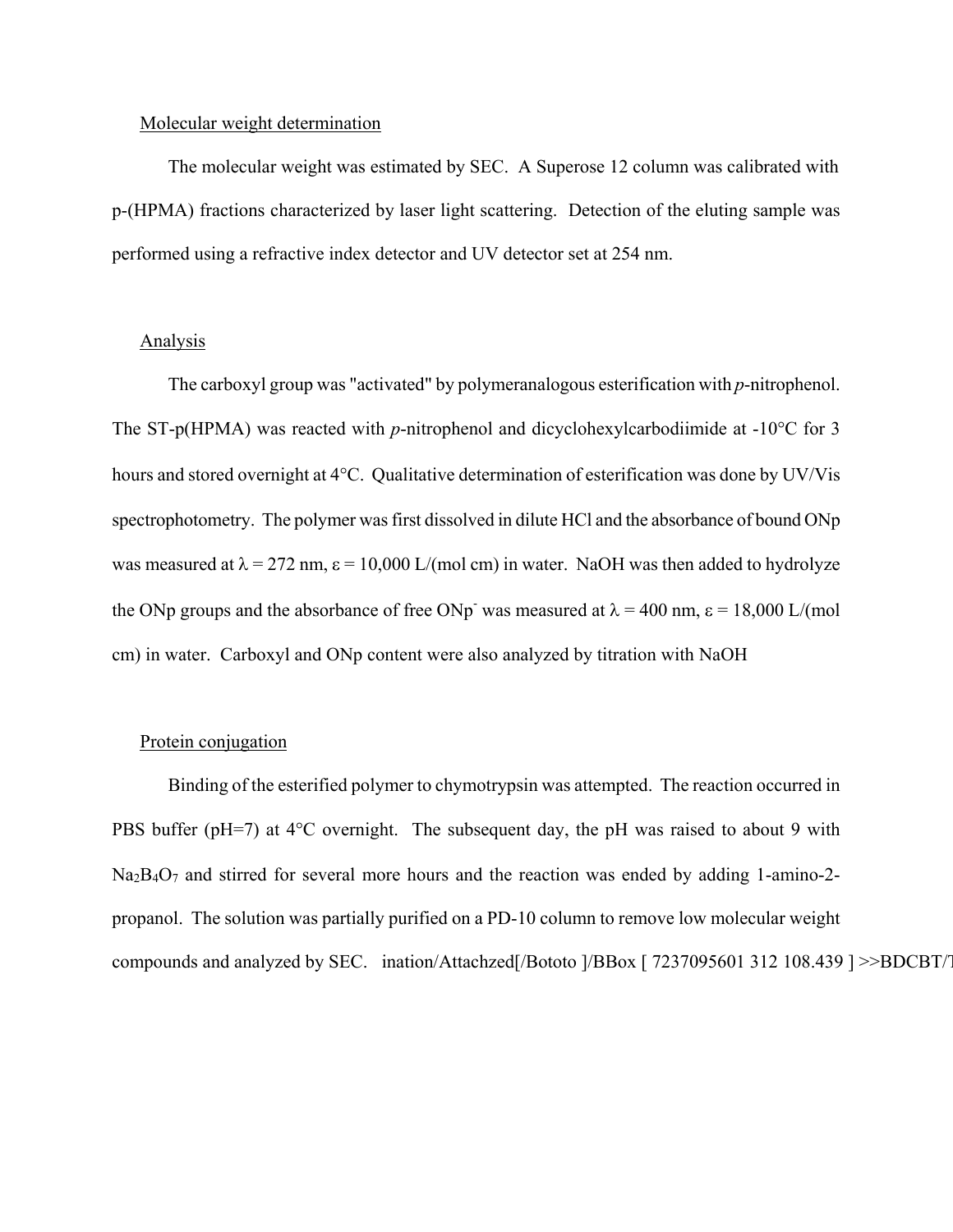<span id="page-9-0"></span>The esterfied polymer was attached to tyrosinamide in an aqueous solution using the same procedure as for chymotrypsin and in DMSO at room temperature following the same procedure. Detection of polymer/tyrosinamide conjugates was accomplished by UV/Vis spectroscopy.

#### **RESULTS AND DISCUSSION**

The calibration of the Superose 12 column with HPMA standards is shown in Figure 2. The standards had been prepared by fractionating a polydisperse sample of p-HPMA. The molecular weight of the standards had been characterized by laser light scattering. A straight line described the data very well,  $R^2 = 0.995$ .

The polymerization information and analysis of the ST- p(HPMA) polymers are presented in Table 1. The polydispersity of the polymers is very low for a free radical polymerization. The largest value of 1.2 is well below that expected. This suggests that termination/chain transfer occurred at a specific polymer chain length. More studies are needed to make any conclusions about the polydispersity.

All of the molecular weights are below 10 kD. Free radical polymerizations characteristically produce large molecular weight polymers. The low molecular weight supports that chain transfer of the free radical occurred.

Polymers 1, 2, and 4 had similar amounts of HPMA monomer and MPA. The precipitation polymerization of polymer 1 produced the largest molecular weight polymer. The difference was not great and more studies are necessary to determine any correlation. Polymers 2 and 4 had the same reaction conditions. Polymer 4 has a slightly lower molecular weight that is probably due to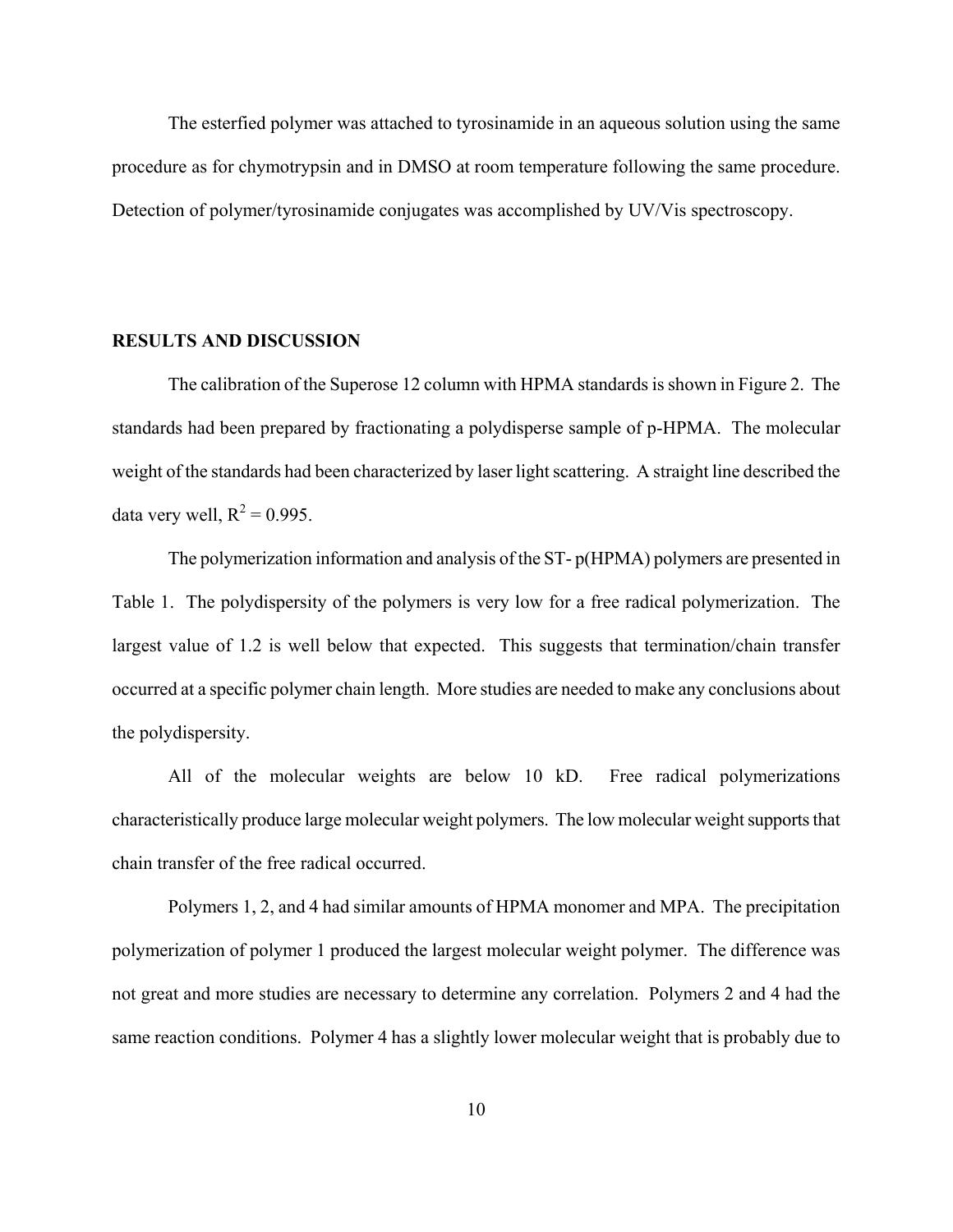**Figure 2.** Calibration curve of Superose 12 column with p-HPMA standards.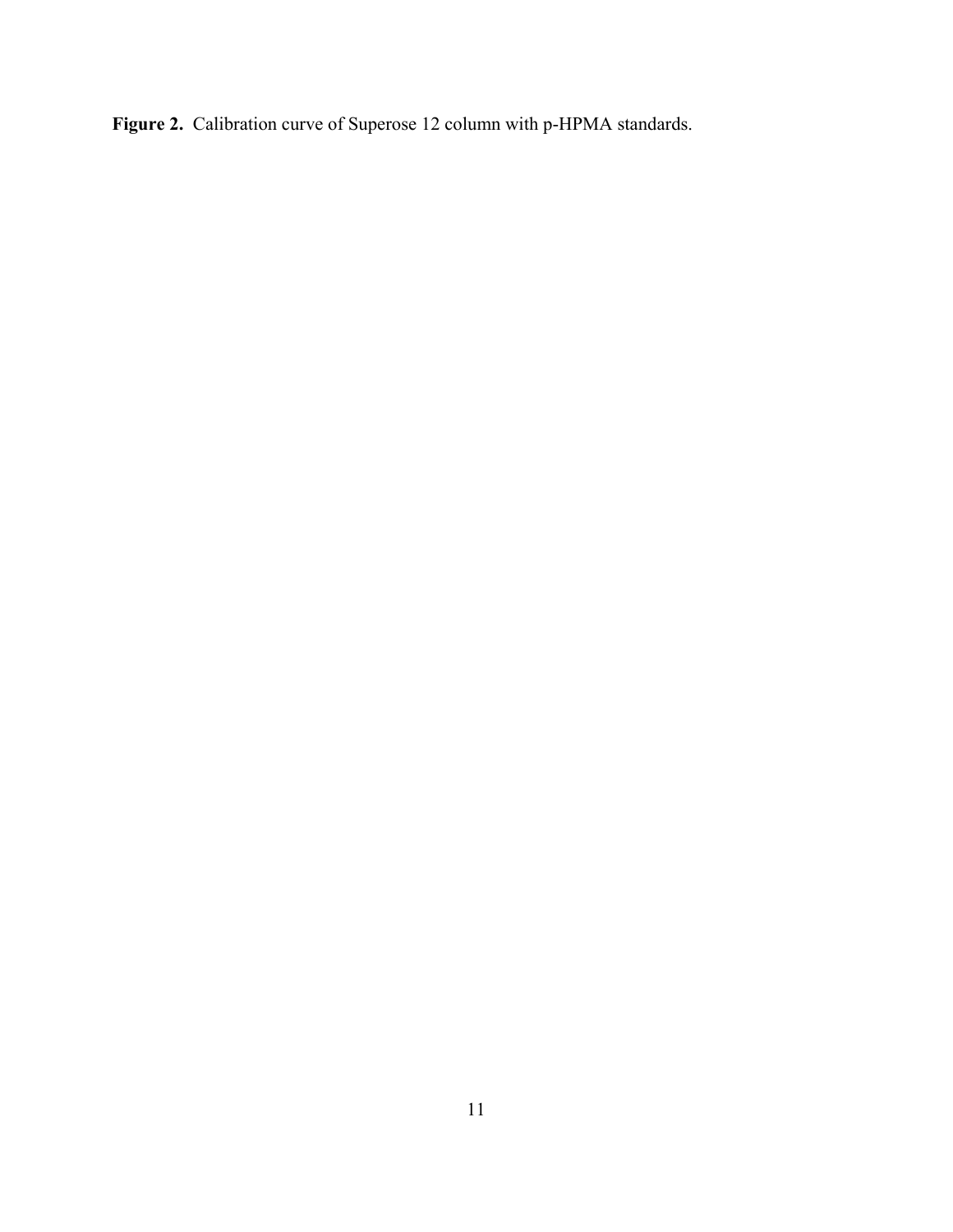more efficient precipitation of lower molecular weight chains in the acetone:ether mixture.

Polymer 3 was synthesized with three times as much MPA as the other polymers. This was expected to produce shorter polymers since the growing polymer would be apt to collide with MPA quicker if it were in greater concentration. Precipitation problems occurred after polymerization of polymer 3. The polymer was precipitated into acetone as were polymers 1 and 2. Very little polymer precipitated although the solution was very viscous. Many lower molecular weight polymer chains were most likely soluble in the acetone and were lost. The molecular weight determination of the recovered polymer is therefore artificially high and does not accurately represent the true molecular weight.

Esterification of carboxyl groups and ONp determination had a twofold purpose. First, the esterified polymer is reactive and should easily couple to amine groups. Second, detection of ONp groups can be accomplished with small amounts of the polymer by UV/Vis spectroscopy. Direct detection of carboxyl groups requires larger amounts of the sample that we initially wished to avoid.

A semitelechelic polymer has one reactive group per polymer chain. It was hoped that the esterification of the carboxyl groups would be complete and that the ONp content of the polymers would equal the original carboxyl content of the polymer. The ONp fractions presented in Table 1 are the ratios of ONp groups detected divided by the number of polymer chains calculated based on the number average molecular weight. The amounts of ONp detected before and after hydrolysis are very similar. The agreement indicates that the ONp was covalently bound and not associated to the polymer. If the ONp had been associated to the polymer, no significant amount of bound ONp should have been detected.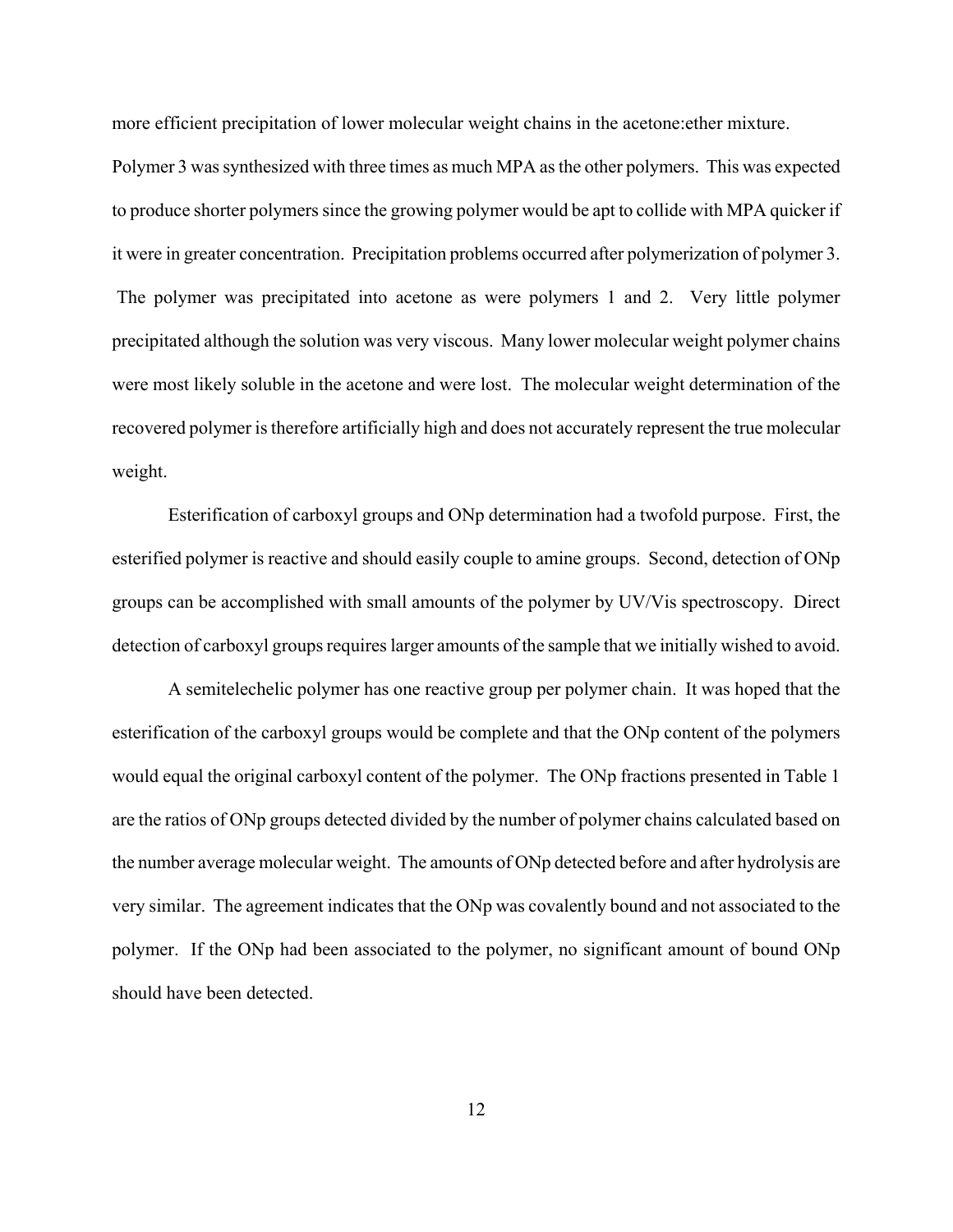The amount of ONp detected by the UV/Vis data in Table 1 is subject to question. In the esterification, the by product dicyclohexylurea (DCU) is produced and was very difficult to remove. A large amount of contamination would affect all determinations using the mass of the sample. The ONp content reported most likely represents the extent of purification. Thus, the values probably do not represent the actual ONp nor the original carboxyl content.

|                                    | Polymer 1                  | $\cdots$<br><b>Polymer 2</b> | Polymer 3          | Polymer 4          |
|------------------------------------|----------------------------|------------------------------|--------------------|--------------------|
| Polymerization<br>method / Solvent | Precipitation /<br>acetone | Solution /<br>MeOH           | Solution /<br>MeOH | Solution /<br>MeOH |
| HPMA (mg)                          | 2000                       | 2000                         | 2000               | 2000               |
| MPA (mg)                           | 200                        | 200                          | 600                | 200                |
| AIBN (mg)                          | 96                         | 92                           | 92                 | 92                 |
| Acetone (mL)                       | 17.6                       | -                            | -                  |                    |
| MeOH (mL)                          |                            | 16.7                         | 16.6               | 16.7               |
| <b>Analysis results</b>            |                            |                              |                    |                    |
| Mw (kDa)                           | 8.0                        | 7.2                          | (< 5.4)            | 6.7                |
| Mn (kDa)                           | 6.8                        | 6.5                          | (< 5.1)            | 5.9                |
| Z                                  | 1.2                        | 1.1                          | (>1.05)            | 1.1                |

**Table 1.** Polymerization and analysis data of ST-p(HPMA).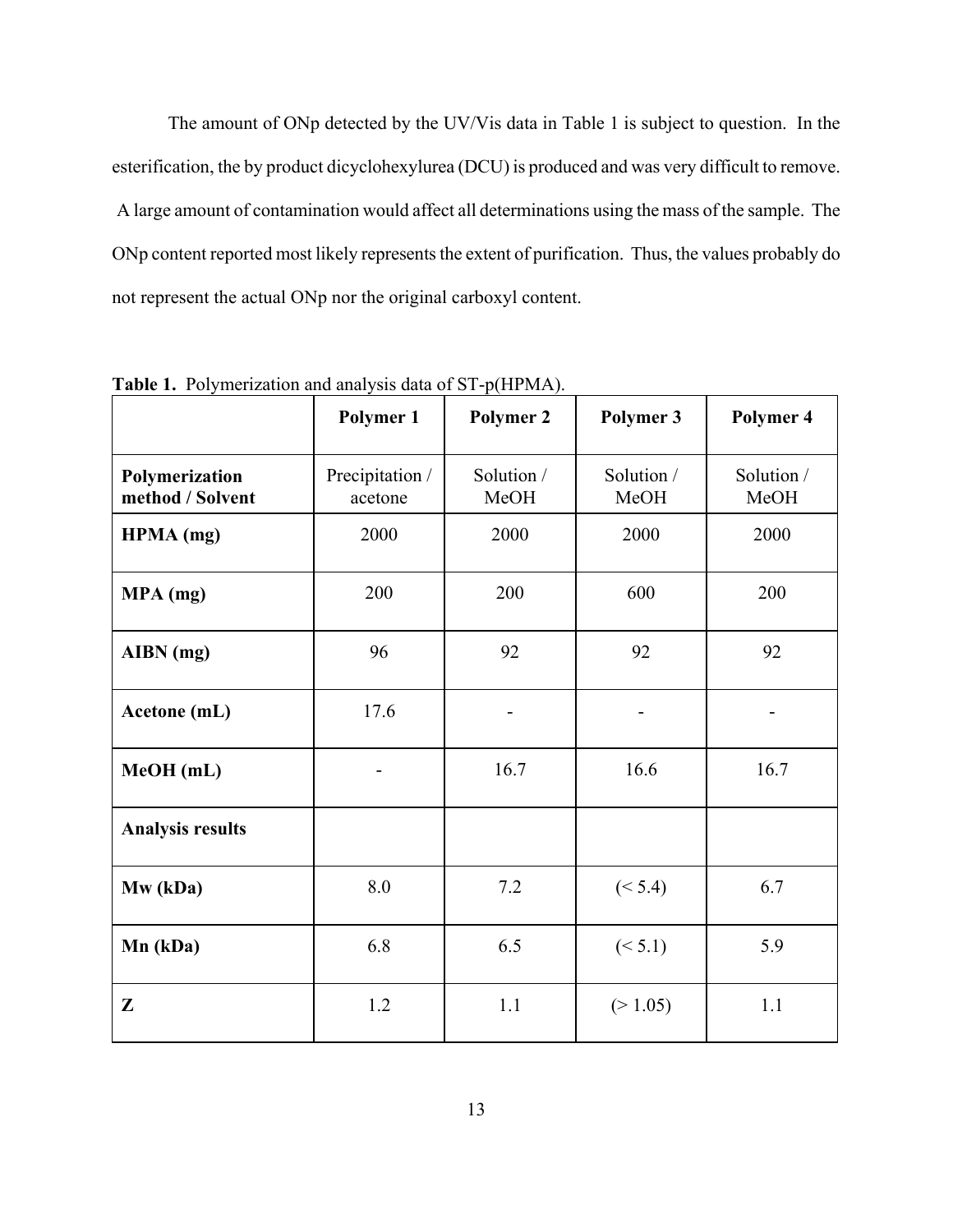Titration of the polymer with NaOH to detect the number of carboxyl groups was attempted next. The NaOH titration standard was calibrated with potassium acid phthalate. The titration curve is shown in Figure 3. The titration curve looked good and the obtained result of 0.10 M agreed with the reported value of 0.0989 M. Figure 4 shows the titration of polymer 4. Again the titration curve looks very typical and has an unmistakable neutralization point. The amount of NaOH used to neutralize the polymer indicated that there were 3.5 acid groups per polymer chain. This was much higher than expected and it was thought that some low molecular weight MPA could be associated with the polymer chains and be responsible for the large acid content. The polymer was purified by precipitation and titrated. The second titration gave 3.0 acid groups per polymer chain which was still three times higher than expected.

The titrated samples were combined and subject to dialysis under ethanolic, acidic, basic and neutral conditions. The polymer was then freeze dried and titrated. It was expected that the dialysis would remove all lower molecular weight compounds (the molecular weight cutoff of dialysis tubing was 1000 Da). The titration revealed 2.4 acid groups per polymer chain. This result was closer to the expected value but it was still too high and opposed the data obtained from UV/Vis spectroscopy.

The esterified polymer 4 was also titrated with NaOH. Figure 5 presents the titration curve. The pH was initially low which indicates the presence of acid groups. (If the esterification was not complete, residual acid groups would be expected, but only small amounts.) The titration curve looks normal up to the neutralization point of the acid. Calculation revealed 2.1 neutralized acid groups per chain. It remained unclear whether the acidic groups were part of the polymer or due to impurities that had not been removed. At  $pH = 7$ , hydrolysis of the ONp groups should be minimal.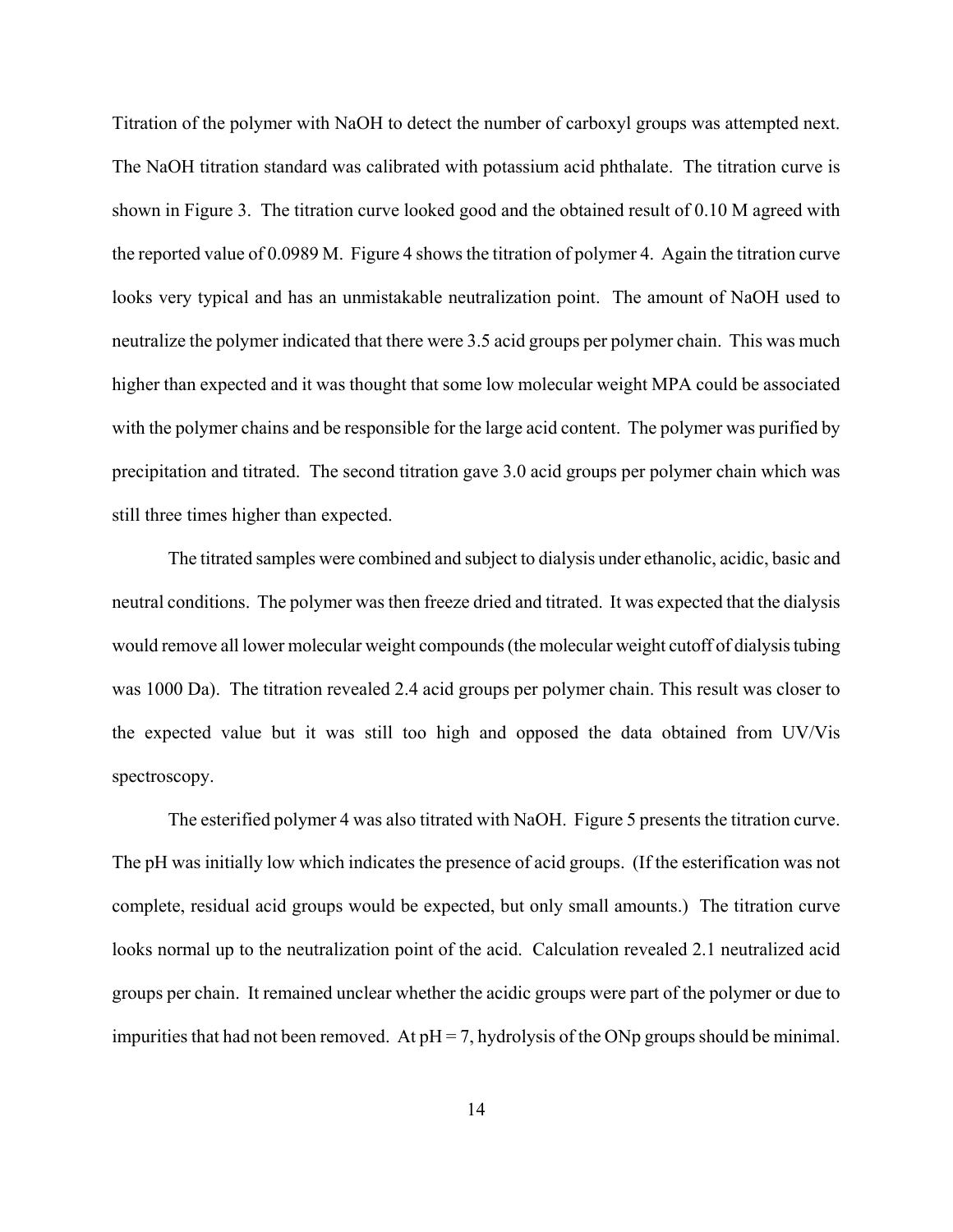**Figure 3.** The calibration of NaOH with potassium acid phthalate.

**Figure 4.** The titration of polymer 4 with NaOH.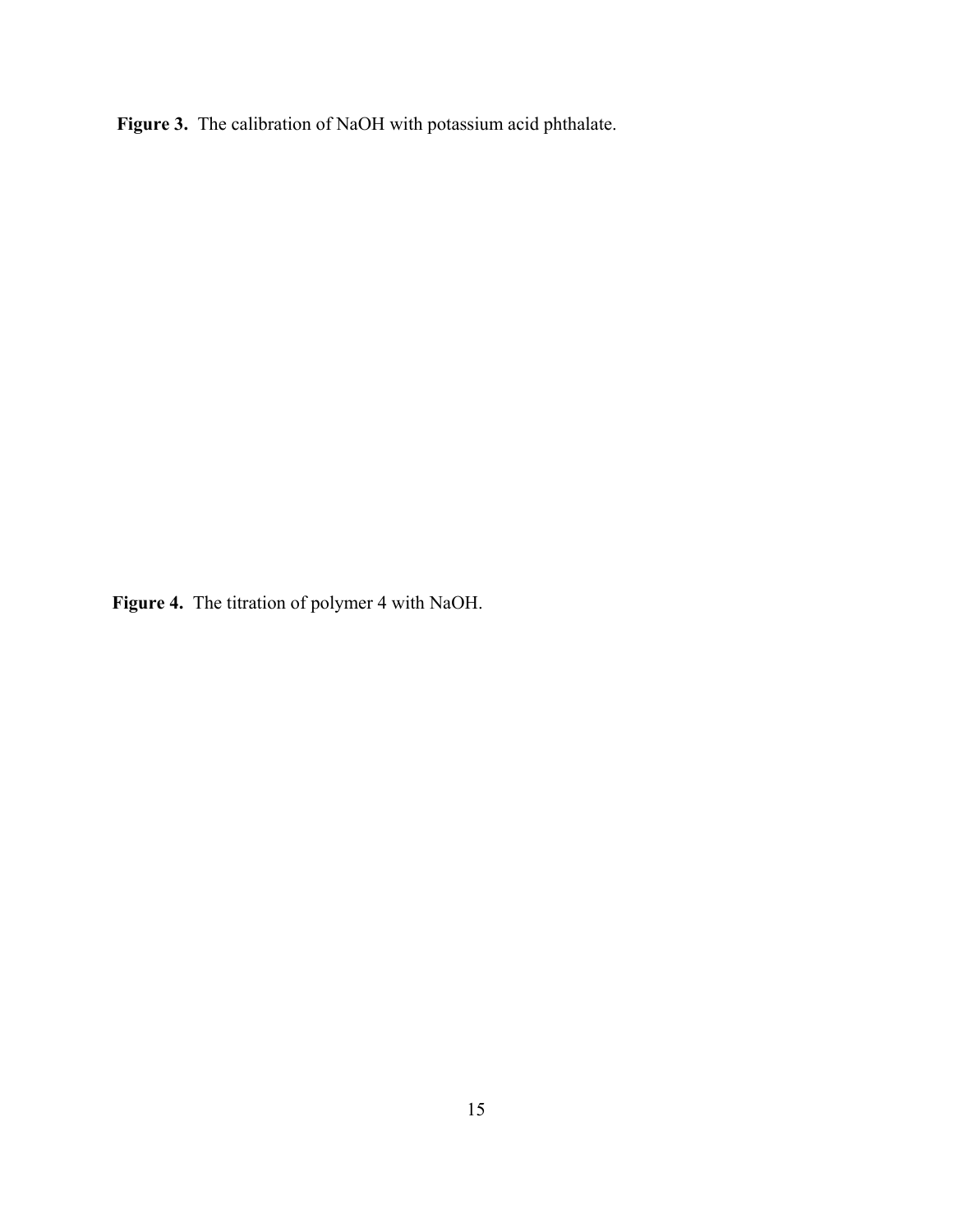**Figure 5.** The titration of esterified polymer 4 with NaOH.

**Table 2.** The ONp content of polymer 4 determined by titration agrees with the UV/Vis determined amount.

| Acid groups / chain of the dialyzed polymer (titration data)   | 2.4  |
|----------------------------------------------------------------|------|
| Acid groups / chain of the esterified polymer (titration data) | 2.1  |
| Calculated ONp groups / chain <sup>a</sup>                     | 0.3  |
| Measured ONp groups / chain (UV/Vis data)                      | 0.32 |

<sup>a</sup> The calculated ONp groups / chain was determined by subtracting the acid content of the unmodified polymer from the acid content of the esterified polymer.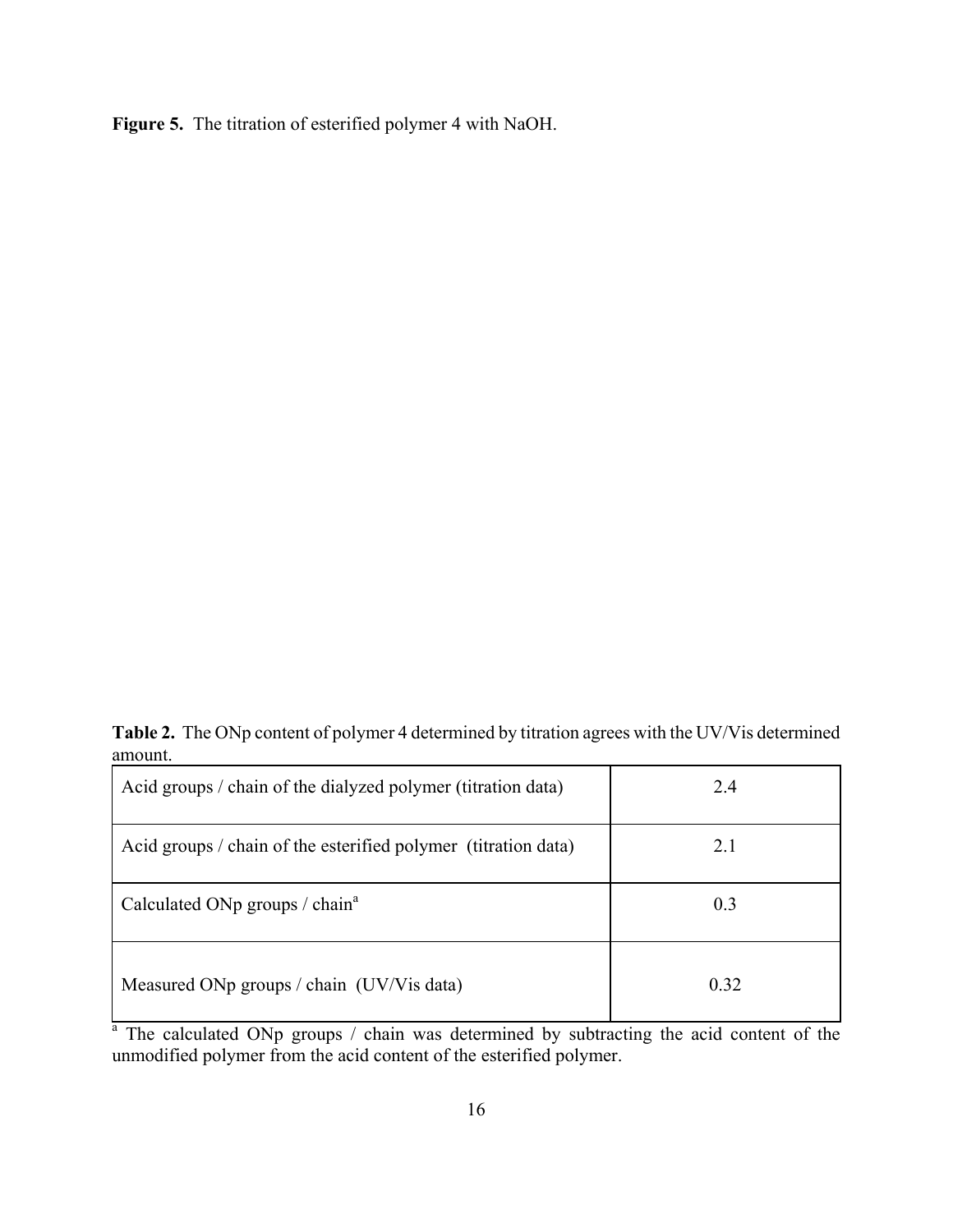This was confirmed by absence of yellow color until  $pH = 7.1$ , at which point a very faint yellow color (due to free ONp<sup>-</sup>) could be detected. The titration curve took an unusual path to  $pH = 9.3$ . It appeared that some base was being consumed, presumably by the hydrolysis of the ONp group. This was supported by an increase in the yellow color with increasing pH.

Table 2 contains the data from the titrations of the dialyzed and esterified polymers and the data from the UV/Vis spectroscopy. The number of ONp groups / polymer chain was estimated using the titration data by subtracting the acid content of the esterified polymer from the acid content of the unmodified dialyzed polymer. The result of 0.3 agrees with the value obtained by UV/Vis spectroscopy.

An explanation of the high acid content remains unknown. Only two peaks eluted during the SEC analysis which were assumed to consist of the polymer and the buffer. The buffer peak contains all of the material too small to be resolved by the column. All lower molecular weight contaminants should have been removed during dialysis. The joining of two growing chains would have given an acid content of 2 per chain. A value above 2 was an unexpected result. Contamination by a neutral species would result in a calculated value being lower than the actual. Only a small acidic contaminant could raise the acid content of the polymer. Determination of the number of carboxyl groups might have been solved by a sulfur content analysis of the polymer since each acid group should be connected to the polymer by a sulfur, but time was insufficient.

Binding of the esterified polymer to chymotrypsin was attempted as described above. After termination of the reaction, the product was analyzed by SEC. A polymer bound to chymotrypsin would have a much larger size and elute earlier than an unbound polymer chain. No detectable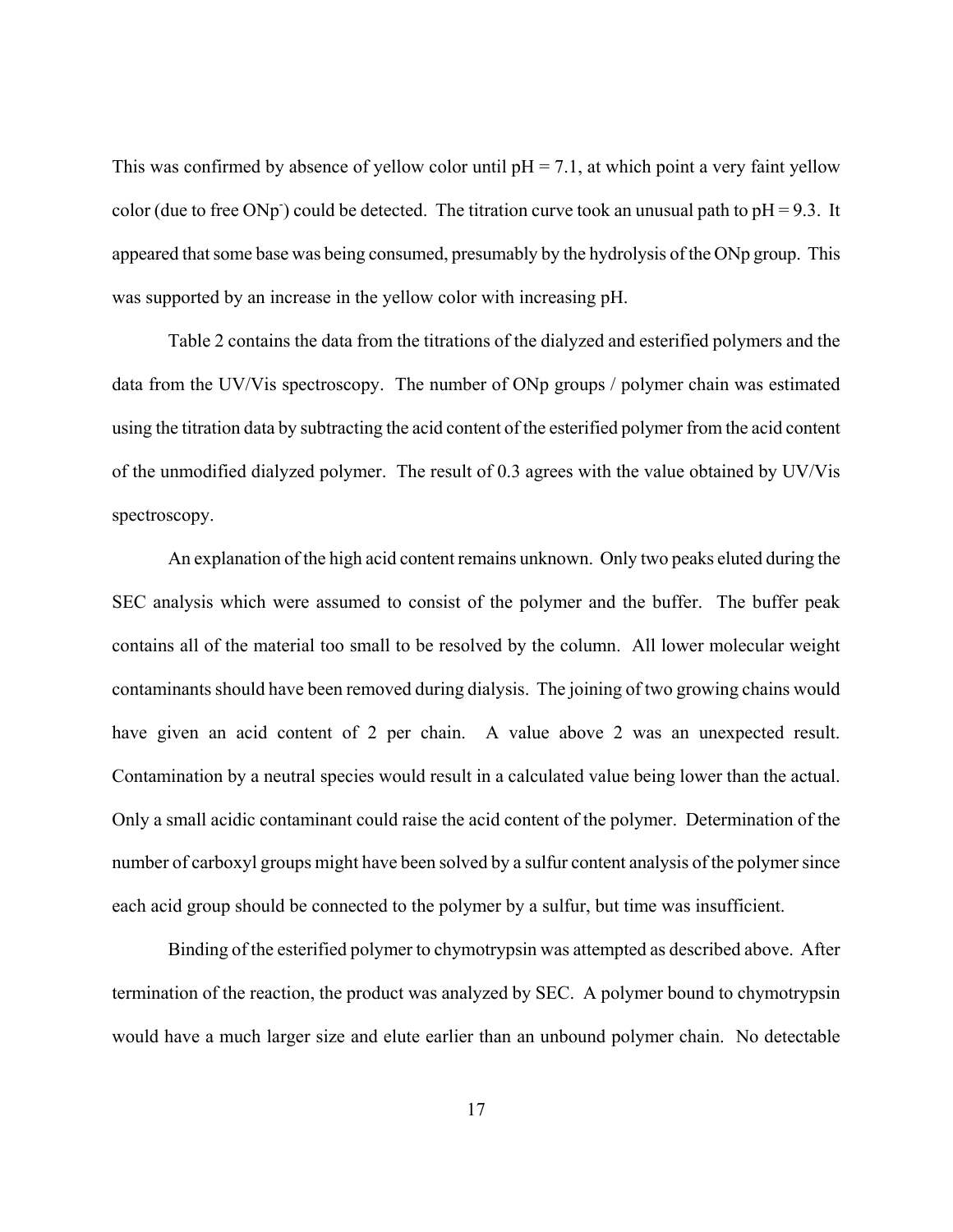amount of bound polymers was detected. It was thought that the ONp groups were hydrolyzed before they could react with the amino groups on chymotrypsin.

Three conjugations reactions with *L*-tyrosinamide were performed to determine if elimination of water from the reaction increased binding to the amino groups. Table 3 contains a summary of the reaction conditions and the results. Two aqueous reactions with different amounts of Tyr yielded binding of only 9% of the ONp groups. The non-aqueous reaction had three times more binding than the aqueous reactions which tends